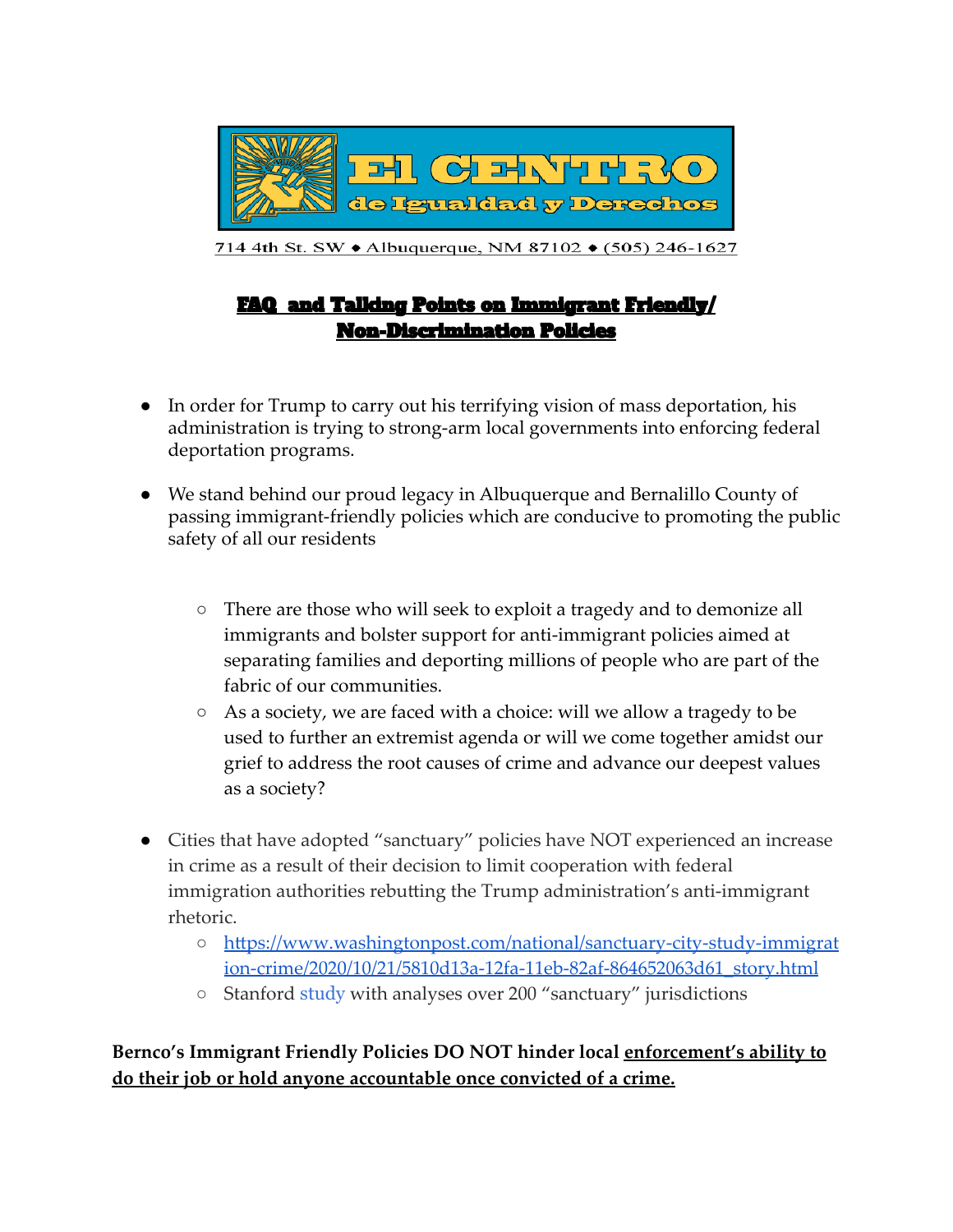- Bernco's immigrant friendly resolution does **NOT** limit or prevent law enforcement officials from arresting a person who has been charged with a crime, investigating that crime, and for that person to be held fully accountable for that crime within the criminal justice system, regardless of immigration status.
- It is not a county jail that determines whether or not a person poses a public safety threat and should be released from custody, that is the job of a judge.
- We should not have different criminal justice tiers that are based on the color of one's skin, socio-economic status, religion, or country of origin. Inherit in the "justice" in criminal justice is the presumption of innocence and that we are treated equitably under the law.

# **Limited Public Safety Resources should be Focused on Community-Driven Solutions and the Root Causes of Crime**

- Bernalillo County should not participate in costly, unfunded mandates by the federal government. Our limited public safety resources should be focused on community-driven solutions to crime, not in targeting community members because of their country of origin.
- ICE's budget has been historically overfunded and bloated. Since the inception of the Department of Homeland Security, ICE's budget has more than doubled.

### **Immigrant Friendly Policies Foster Public Safety and Community Policing:**

- We know that overpoliced, vulnerable populations are better integrated, more secure, and more involved in their communities when local law enforcement agents are not involved in deportations. At a time when trust in law enforcement is at an all time low in communities of color, immigrant friendly policies are key to fostering trust over time.
- When local criminal justice systems assist with federal deportation programs, victims of domestic violence and other forms of violence choose to suffer in silence rather than seek assistance; key witnesses of crime refuse to come forward out of fear that they themselves will become a target; a climate of fear grips entire neighborhoods; and anxiety-ridden children struggle in school.<sup>1</sup>

#### **Immigrant Friendly Policies Safeguard the Presumption of Innocence:**

● When local law enforcement, jails and/or criminal justice systems participate in deportation, immigrants need not be convicted of an offense to find themselves trapped in this system.

<sup>&</sup>lt;sup>1</sup> Searching Out Sanctuary, An Analysis of America's Counties and Their Voluntary Assistance with Deportation; Immigrant Legal Resource Center.